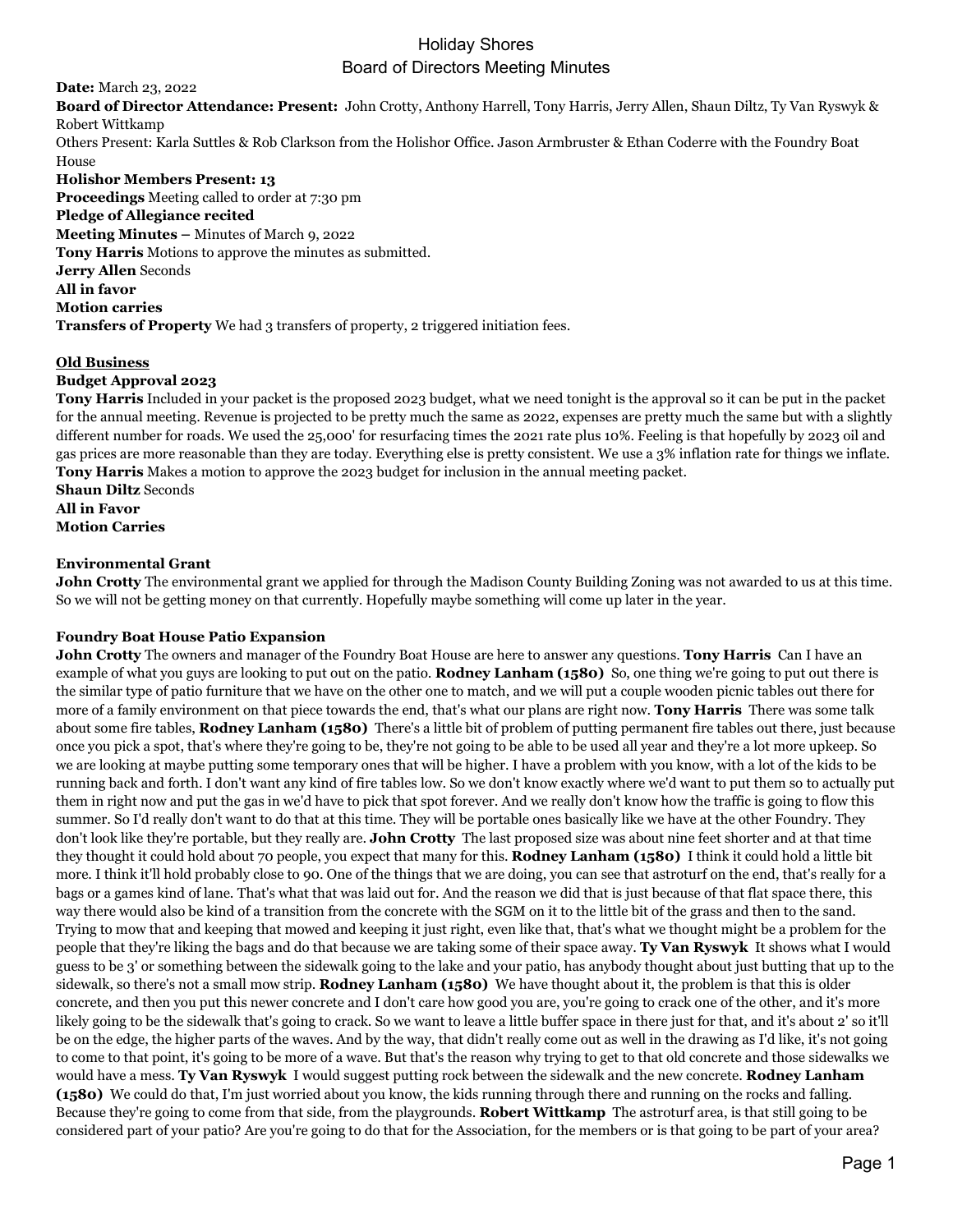## Holiday Shores

## Board of Directors Meeting Minutes

**Rodney Lanham (1580)** The one piece we won't set anybody there, we'll have the stuff to play with, maybe Jenga and some other stuff, but the bags lanes will be there. But it'll be for everybody to enjoy. I'm not going to, you know, trying to card somebody to say are you a member that you can do this or not do this, that's going to be the hard part. So we'll have the bags there for the enjoyment of anybody. **Shaun Diltz** So in the past, we had bags tournaments and bags nights and stuff like that, besides the 6'x9' astroturf piece, I guess do we have other areas that we can play bags more than just a few at a time? Because I mean, we had 10, 20 different bags at one point set up. **Rob Clarkson** You have the whole other side. **Shaun Diltz** Is that flat enough to play? **Rob Clarkson** Yes. **John Crotty** Do you guys have a timeframe on this? **Rodney Lanham (1580)** Some of the materials have already been starting to get lined up. We're hoping to start within two weeks, and then have it messed up for less than two weeks. **Rob Clarkson** You're aware there's a sprinkler system and everything out there? **Rodney Lanham (1580)** Yes

**Tony Harris** Makes a motion to approve the extension of patio for the restaurant per the specifications on the drawing. **Shaun Diltz** Seconds

**All in Favor**

**Motion Carries**

#### **Social Committee, Playground Equipment**

**John Crotty** Playground equipment that the social committee is proposing with some of their funds that they've raised, and where we're going to potentially put the stuff that was at the ski beach playground. **Jennifer Gillan (2037)** So as he mentioned, we are here to discuss the playground equipment. Our 2021 funds that we raised throughout the year, the goal of that was to improve on one of the beaches with what funds we could, you know, muster up from different events. With that in mind, we have spoken to a playground equipment company, actually the same one that was the ones that installed the ones here at the beach. And as you can probably guess, playground equipment is really, really expensive. So our goal for this year would be to improve Tamarack Beach being that the swings there are in poor condition, as far as the footers being stuck out of the ground and a hazard as well as the fact that only toddlers can fit into those basket style swings. So our goal would be to improve upon that one, and possibly have somebody come in and just do a nice, deep clean to the other portion of Tamarack Beach. I will have Roxanne share a little more information because she spoke with the representative. **Roxanne Bolla (644)** So I met with the representative at Tamarack Beach. And the first thing she pointed out was the very bad safety hazards with the swing set that is there now. The one footer is a foot fully above the surface of the ground. So you've got raw concrete just kind of hanging out there. Another issue is the erosion of the sand through there. So her idea, and we kind of talked about it, and the committee has tentatively agreed with it, to totally replace that swing set, move it possibly a little closer to the water to leave the amount of space in front of and behind the swings for safety, because there's like requirements that they have for that and replace the set itself, and then we can hang on to the two basket swings, put one on an extension and then have two belt swings. And then if funds are available, maybe put a climber of some sort between the current playset and the water. And then down the road we also were talking about possibly maybe putting something like a glider or some benches or something for grownups to actually sit on. But of course, all these things cost money, we were kind of shocked at how expensive these things are. Even at just what little bit we're looking at, we're looking at easily \$10,000. And that's just for minimum basic stuff. So we don't have quite that much money available, raised without draining our accounts completely. And we really kind of don't want to do that otherwise, we won't have anything to do events with. **Jennifer Gillan (2037)** And a couple of things that were questions that we brought up was the fact that like, we can't move it. Tamarack Beach, you know there's a grassy area around there. But the way that the company sets everything up as far as safety, and their warranties and so forth the sand is the best option as far as falling hazards, that kind of thing. So we can't go and move the swing over to the grass side. So I guess what we really need to come to you for is one, what does your budget look like for beach improvements? Is there anything that you can help to assist to throw at in addition to that, with what we do come up with and pay on our own, from what we've raised for this last year. We also need requirements from maintenance to make sure that they follow the guidelines with installation so that we can make sure that they're properly installed so that warranty sticks. And I want to also make sure that we keep the erosion problem from continuing to happen because otherwise our equipment will just go with it literally into the water. So we also need to find a way and I know we have plenty of brilliant people out here to help and assist with ideas with maybe changing that landscape a little bit. I do know that the maintenance department would still want to have a need to get in there and scrape away the sand and clean it up. So I know that an access point would still be needed but I'm sure we could figure out a way to make it so that playground area is safe, and it will be long lasting. **Tony Harris** When you kind of get it more finalized, it would be possible to get a drawing. Just hand drawn, where are you going to place it. **Roxanne Bolla (644)** One of the other people on the committee is actually working on a proposal that we can hand out. She just at our last meeting got the book and information so she hasn't quite got that done yet. So we're kind of feeling out from you guys where are we going to go with this too. It's going to influence our proposal, I mean, it just is, you know. Is there going to be sand dumped in, you know, to help make that cushion, because the surface that's underneath the playground equipment, sand is appropriate, or you have the rubber chips or something like that, you know, just regular grass doesn't work for them. So, we will be coming back with a proposal. **Tony Harris** Is there any thoughts or estimates right now on how much additional sand that you're needing? **Roxanne Bolla (644)** No, because I have not spoken with that representative again to see what she's come up with. I need to make contact with her again and find out how deep that needs to be. **Tony Harris** Bring us the proposal with what you'd like to have. I'm not sure how much money you're looking to need from the budget? **Jennifer Gillan (2037)** I think part of it would depend on as far as, are we just going to be able to have maintenance come and do it or is that something that we have to allot funds for out of the budget to do. Let's say we have \$8,000 we can throw at it, will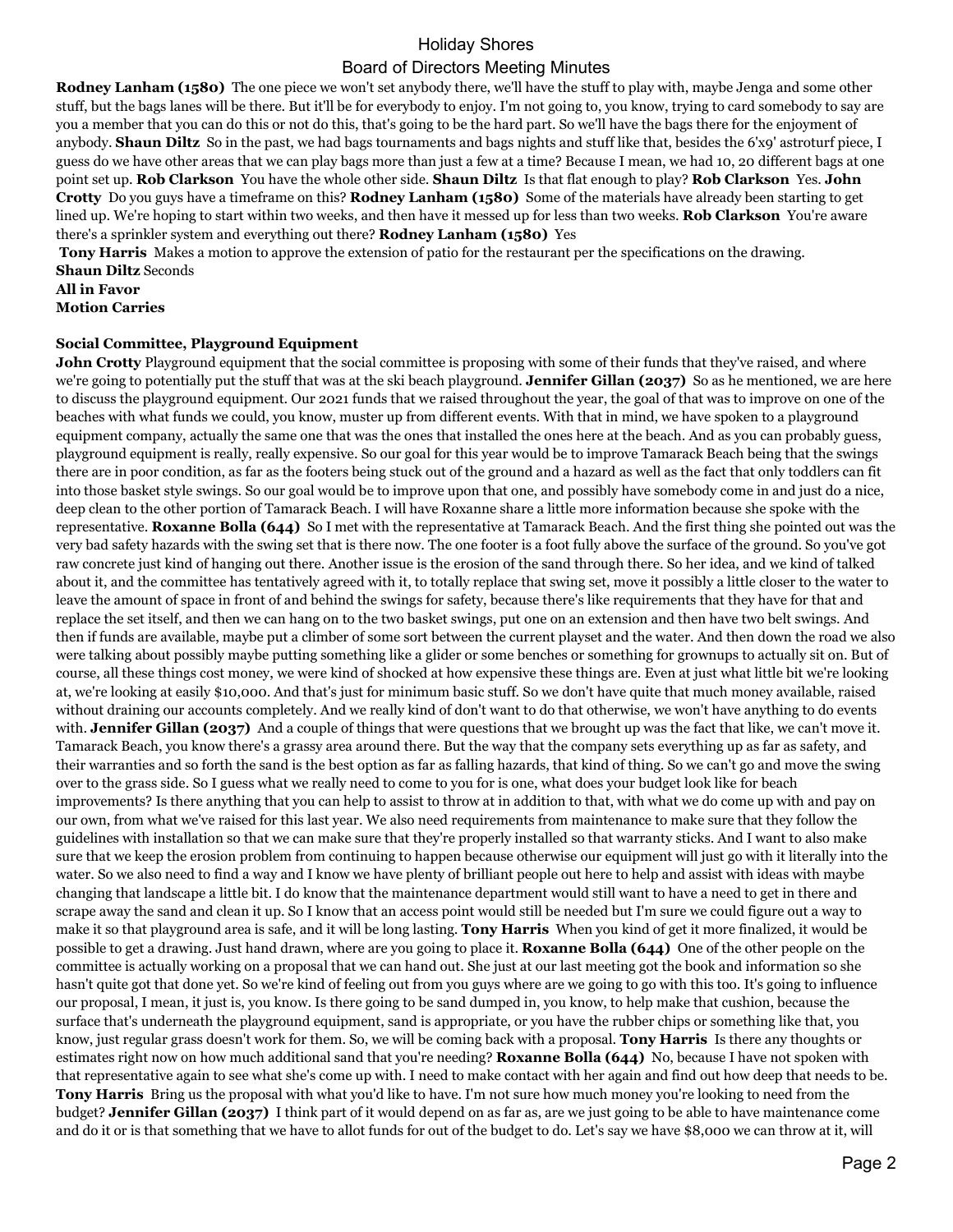you be able to supplement the rest of that with the maintenance department coming in, and whatever else the budget may already have, just for general upkeep of the beaches. **Tony Harris** I assume once the stuff is in we would continue to upkeep them, like we do now. Are you talking about putting some of the equipment in or just putting sand down? **Jennifer Gillan (2037)** Yeah, I think both of it, because we'd have to make sure that the maintenance can follow the guidelines for installation, which would require us to make sure that they're there whenever the equipment comes in for that. So there'll be some coordination of schedules for that purpose. **Robert Wittkamp** So you want to find out what they can do, what maintenance can do, and then that would figure out how much you have for your budget. And then we can go to our funds to see if we can help at all. **Jennifer Gillan (2037)** Right, because if we know our maintenance says, you know, that's a little out of our realm, then we need to look into other avenues and see who can assist us, maybe somebody in the community or companies that can come in and say, yeah, we can pour footers for you or we can help with leveling the ground. **Shaun Diltz** I would probably say we start there, looking at the community or other contractors for the installation piece of it, especially if there's guidelines and stuff and not depend on maintenance for that. For the sand, Rob tell me if I'm wrong or not, we throw sand on these beaches every other year, every year pretty much so I guess we probably want to know a little bit more about the erosion thing that you're talking about, **Rob Clarkson** We do need access to it, because we have to drag the beaches every week when we do water samples for public health. **Jerry Allen** It sounds like we may need a little more extra sand on this beach. **Rob Clarkson**  Always do. **Robert Wittkamp** So I think what we're saying is, if you can come up with a number for installation and everything that's how it would have to come to us. **Jennifer Gillan (2037)** Sure we can do that. I think also with that, we might need to look into how we can level it out a little bit. Like where the play area is, there is a little jungle gym set. If you dig deep enough, there's actually old railroad ties there, I believe that was meant to keep it level, so we'd have to probably do something along those lines to kind of keep that erosion from continuing to happen. But we will look into the final costs and get an overall layout with dimensions so that way we can come back with that, but we wanted to at least drop that hint to you guys first on that this would be something upcoming for you guys to talk about in your budget talks. **Tony Harris** Propose things you are needing done to the ground that might be something that the maintenance department could do. We need to know how extensive it is and also timing for them is important because you get later in the summer, they're a lot busier than they are in the spring so timing might be important when they're going to have availability to be able to help. **Jennifer Gillan (2037)** The second part, we were come to by the Association about the ski club, playground area, and the fact that it wasn't being maintained anymore that the original agreement had changed. So we kind of waited on that since there was a little bit of a social media stir with that one. And then I think that has since then subsided. So we are still looking at finding a way to make sure that more members can use that equipment. So we are open to and I believe Ty had mentioned before that you'd be willing to assist, which would be great on being able to maybe split up some of that equipment, and move it into other to other areas. We were looking at Cedar Beach. I think it'd be a good place for some of that equipment to go. And then at the same time, there's a spot up on the north end, Captain's Cove, that has just a slide there from I think an old McDonald's and that I think would be a great place for the other pieces to go. So if you guys don't have any objections to that, I know that you had said that maintenance was going to go ahead and start working on taking care of moving those. **Ty Van Ryswyk** Some of them need work, is that something you guys are going to do? **Jennifer Gillan (2037)** I think we're going to need help with that one. **Ty Van Ryswyk** Yes, I will assist in any way to get it out of there. And then whatever, find people to fix it or whatever. **Roxanne Bolla (644)** She alluded to the social media stir about it and I want to elaborate on it just a little bit. Because apparently, they had two different presidents saying two different things with the Ski Club. And so it was a lot of confusion. So we don't actually know where they stand on that. We just know that they never actually did anything with it after they said they were going to. **Bill Ogden (2026)** There was confusion, the ski club President quit right before the ski club show. And they asked me to take over. So I took over, otherwise there was no ski show or ski club. So anyway, that's where we're at. There was confusion. Evidently he came and said we didn't want it while some members did want it and that was never communicated to me. **Tony Harris** So what is your current position? **Bill Ogden (2026)** As far as I'm aware, yes, that it can be taken away, that we're no longer going to maintain it. **John Crotty** So Rob, could we maybe start working on getting that pulled out. **Rob Clarkson** Yes, we actually talked about that this week. Dismantling it and pulling it all out. **John Crotty** And then we can take a look at what work needs to be done. And maybe you can reach out and see if others in the community want to help clean it up. **Jennifer Gillan (2037)** Sure. We have a community cleanup actually scheduled for April 23 for Earth Day. So you know, depending on schedules, we can even probably add that into the mix of something that we can get done. **Rob Clarkson** Where do you want that equipment placed so that you can do your cleanup? **Jennifer Gillan (2037)** I would say probably whatever works best for you with maintenance. **Rob Clarkson** The easiest for me is on the north property. **Jennifer Gillan (2037)** Okay I'd say majority of it can go to the north property and we'll just leave it there and then get it cleaned up and then we'll have maintenance move it to where it needs to have its final resting place. Thanks.

#### **New Business**

#### **Variance Request (1679)**

**John Crotty** They are installing a shed and are asking to place the 12' by 24' shed on the west side of the driveway which is in front of the house. This is the best location for the shed due to the grade of the lot. Placing the shed in the backyard per the rule is not an option because of the house placement on the property line. The building committee did go out and look at this and has recommended to accept the variance. **Robert Wittkamp** Do you have any photos of the shed that you want to install or the exact location where you want to install it. **Gary Kluckman (1679)** Yes, I have photos. Conversation ensues. **Jerry Allen** Makes a motion to approve the variance.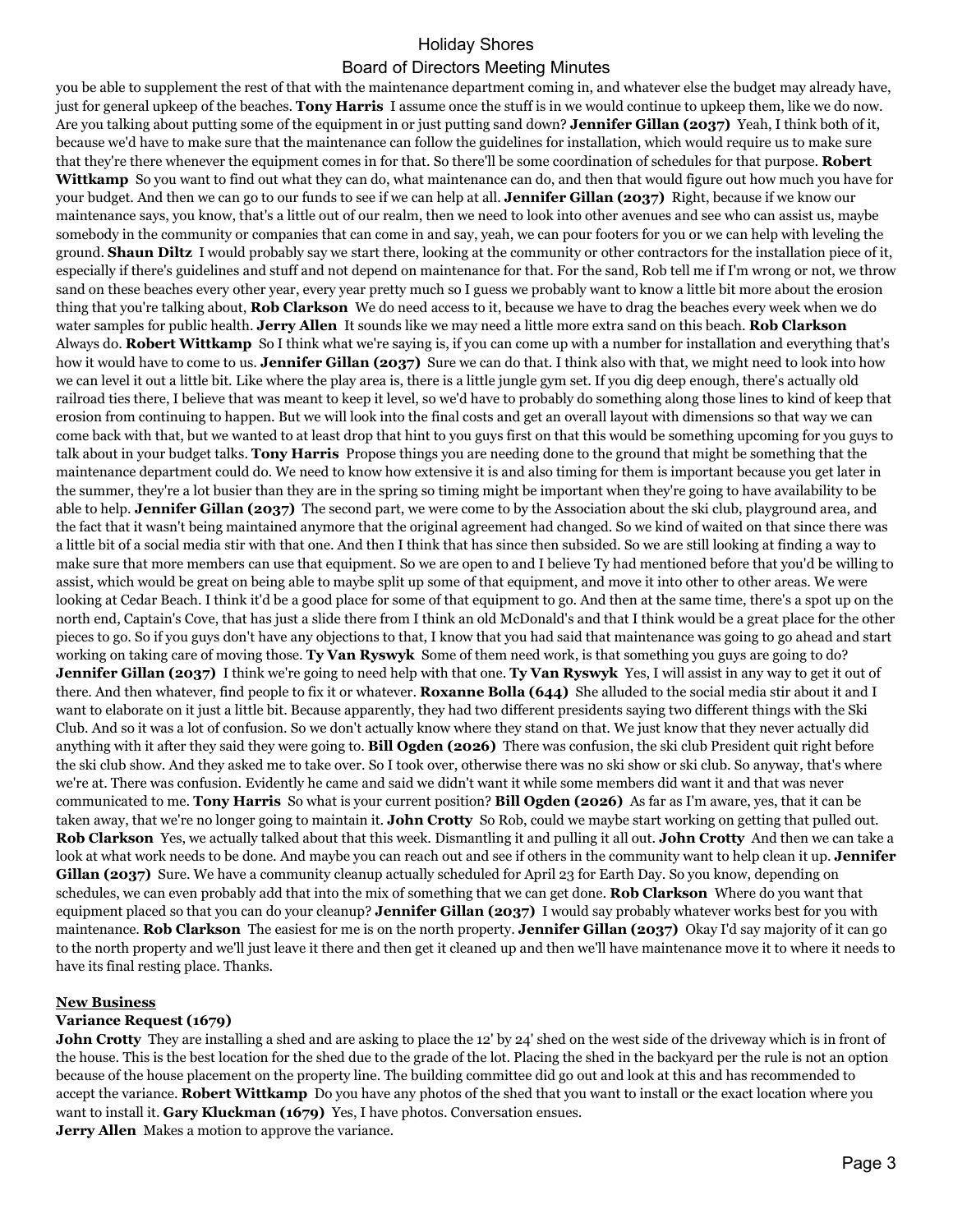**Tony Harris** Seconds **All in Favor Motion Carries**

### **Variance Request 2086)**

**John Crotty** This is a garage/addition. It's going to extend 12' over from the existing structure to the east. The way the property line falls the back edge will be 6' 8" from the property line. The owner has discussed it with their neighbors and has signatures from some of the neighbors that agreed with this. This was recommended by the building committee to approve. The owner is here, does anyone have any questions. **Tony Harris** Something you need to be aware of, if somebody that uses the easement, utility company or somebody like that is going to go through there they have the right to tear out part of your stuff. **Tony Harris** Makes a motion to approve the variance.

**Jerry Allen** Seconds **All in Favor Motion Carries**

#### **Variance Request (1876)**

**John Crotty** This is a variance for a garage. They will push it back as far as it can, but due to the sloping lot in the rear the garage will be set 6' ahead of the house. The building committee does recommend this variance. The owner is here to answer any questions. **Jerry Allen** He says it can't be pushed back any farther due to the sloping at the rear? How steep is the slope that you have? **Angela Bursell (1876)** It's a fairly substantial slope. **Rob Clarkson** It's basically a ditch behind their house. **Angela Bursell (1876)** It goes down to a creek. **Rob Clarkson** It's a major influx of water that comes through there.

**Ty Van Ryswyk** Makes a motion to accept the variance.

**Shaun Diltz** Seconds **All in Favor Motion Carries**

#### **Variance Request (1683)**

**John Crotty** This is for more time needed to complete a permit for a shed. This is related to just timing, delays and approvals from the county and getting the material and they've asked for an extension. The building committee has recommended a 30-day extension. **Ty Van Ryswyk** That's reality today.

**Ty Van Ryswyk** Makes a motion to accept the variance.

**Shaun Diltz** Seconds

**John Crotty** The owner is here, does anyone have any questions? **Robert Wittkamp** Is 30 days going to be enough? **Rob Clarkson** Yes, it looks pretty close. We drove by it, the exteriors pretty close.

**All in Favor**

**Motion Carries**

### **Oil Spill Clean Up**

**John Crotty** This is communication from Rob Clarkson to the Board of Directors. "At approximately 8:10am I received a call from the Edwardsville Fire Chief asking our assistance in sending water downstream to assist in an environmental cleanup on the Cahokia Canal at Route 143 and Route 159. A special meeting of the board of directors was called to discuss the request.

**Anthony Harrell** Motions to approve opening the morning glory as an emergency measure to assist the oil remediation project. Lake will only be lowered 3" max.

**Tony Harris** Seconds

**All in Favor** Tony Harris, Anthony Harrell, Ty Van Ryswyk, Jerry Allen

**Abstained** Shaun Diltz

#### **Motion Carries**

I (Rob Clarkson) had a telephone meeting at 10:30 am with the Fire Chief and the head of Security for Marathon Pipeline to discuss timeline of approximate opening of gate and when they could expect to see a rise in flow. I told them I could open gate at 1:00 pm and best guess would be one hour for them to see any change in flow. We agreed to close gate at 8:00 am tomorrow morning unless they called before that to notify the cleanup is complete. I went to Sanitary District to discuss any possible impact it could have on them, and they feel strongly they will not be impacted till lake reaches 3' below full pool. Our records indicate we will drop the lake approximately 3 inches. Currently we are 2 inches above full pool with rain heading in (heavy) Friday into Saturday. We will continue to monitor the situation and should anything change I will let you know." The board did discuss this and approve this and agreed that it was a good thing to do for environmental issues. **Shaun Diltz** Did we leave the gates open any longer than what was proposed. **Rob Clarkson**  No. **Shaun Diltz** Did we get any feedback from them. **Rob Clarkson** They did call the next morning and said they greatly appreciated it, they saw the increase in flow and it helped them out tremendously. **Shaun Diltz** And who was they? **Rob Clarkson** Marathon Pipeline.